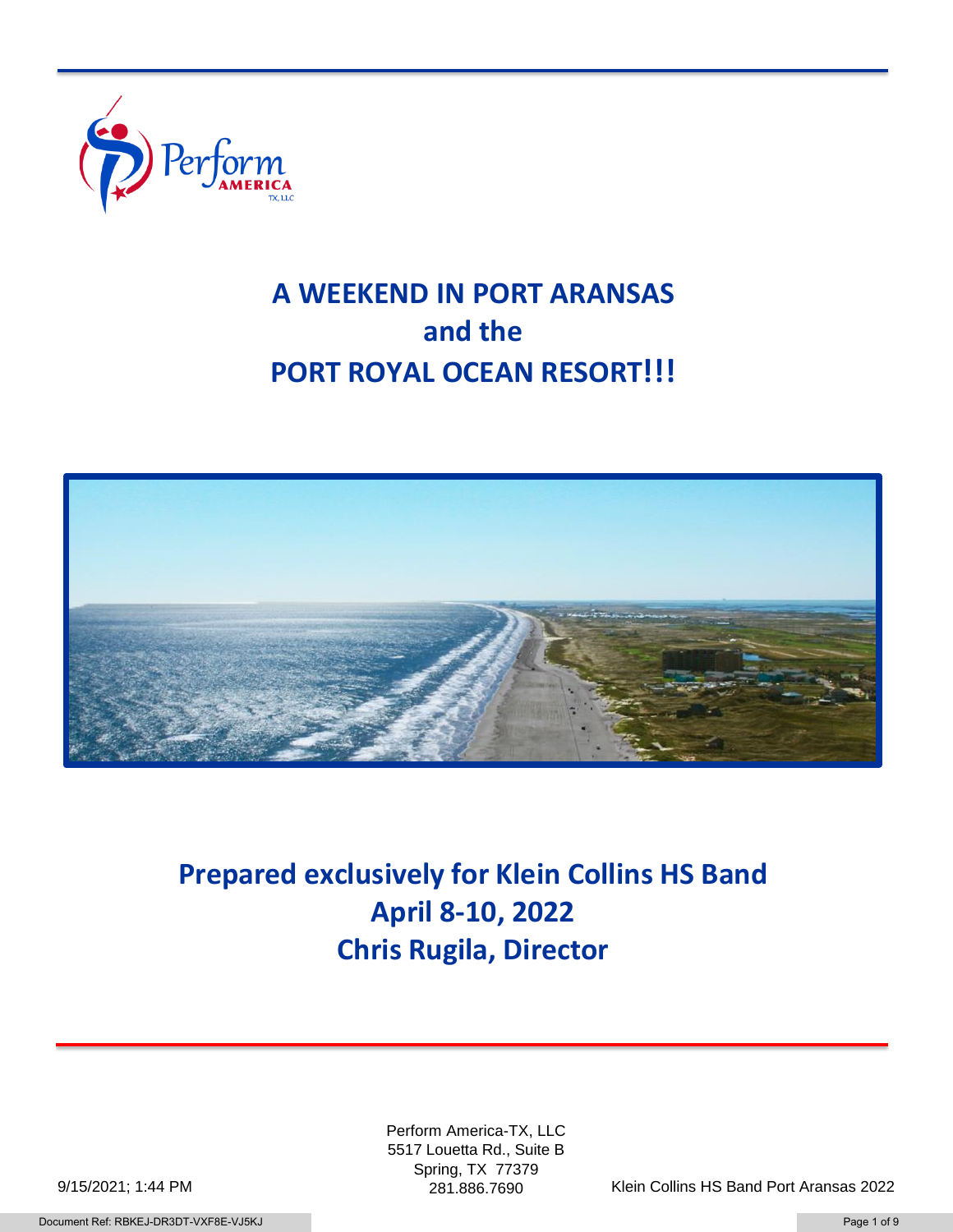#### **Day 1**

Travel to and arrive in Port Aransas! You'll do some grocery shopping enroute for your weekend of gourmet cooking in the condominiums at the Port Royal Ocean Resort. After shopping, meet your PAT host and check-in! Enjoy a catered BBQ meal at Port Royal that evening.



### **Day 2**

After breakfast at your hotel, today is a day for soaking up the sun at the beach or pool. Tonight is for being creative in the kitchen!

### **Day 3**

After breakfast at your hotel, enjoy some pool and/or beach time, then load the buses and depart for home!



Perform America-TX, LLC 5517 Louetta Rd., Suite B Spring, TX 77379 281.886.7690

p. 3